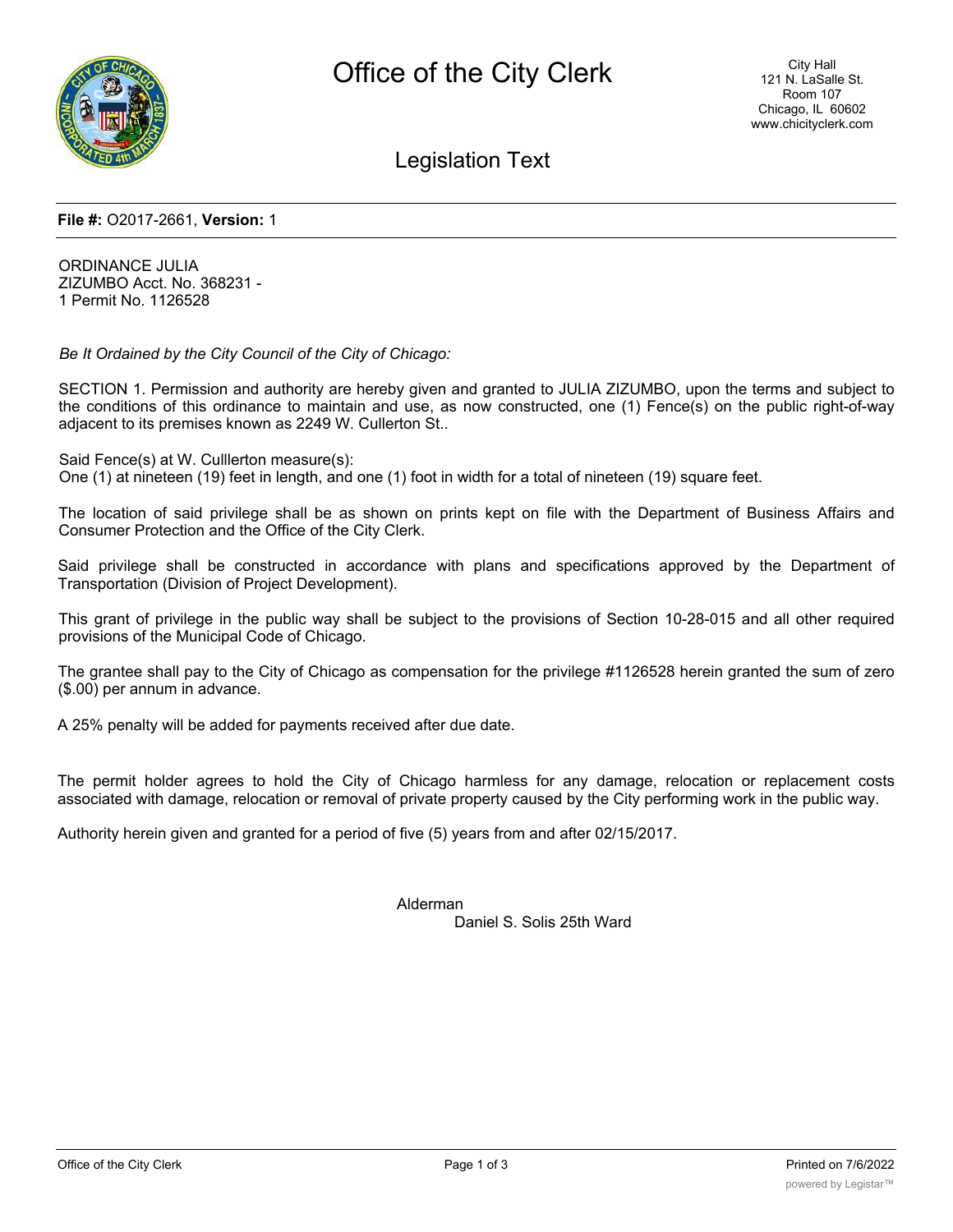Page 1

(Page 2 of 4) (Page 2 of

4)

\ front platform and steps or front 'building FRONT PLATFROM AND STEPS AT FRONT BUILDING LOWER LEVEL

### FRONT ELEVATION OF FRONT BUILDING

#### 2249 W CULLERTON AVENUE CHICAGO ILLINOIS

Department of Business Affairs and Consumer Protection Small Business Center - Public Way Use Unit City Hall - 121 N LaSalle Street. Room 800 • Chicago, IL 60602 312-74-GOB1Z/312-744-624') • (312) 744-1944 (TTY) Imp cit%(i|chicagoj)rg/bacp

**03/29/2017**

**Alderman Daniel S. Solis** Ward # 25 City of Chicago City Hall, Room 304 121 North LaSalle Street Chicago, Illinois 60602

# **Re: An ordinance to use and maintain a portion ofthe public right-of-way for one (1) fence(s) for JULIA ZIZUMBO, adjacent to the premises known as 2249 W. Cullerton St..**

# **Dear Alderman Daniel S. Solis:**

The applicant referenced above has requested the use of the public right-of-way for a fence(s). An ordinance has been